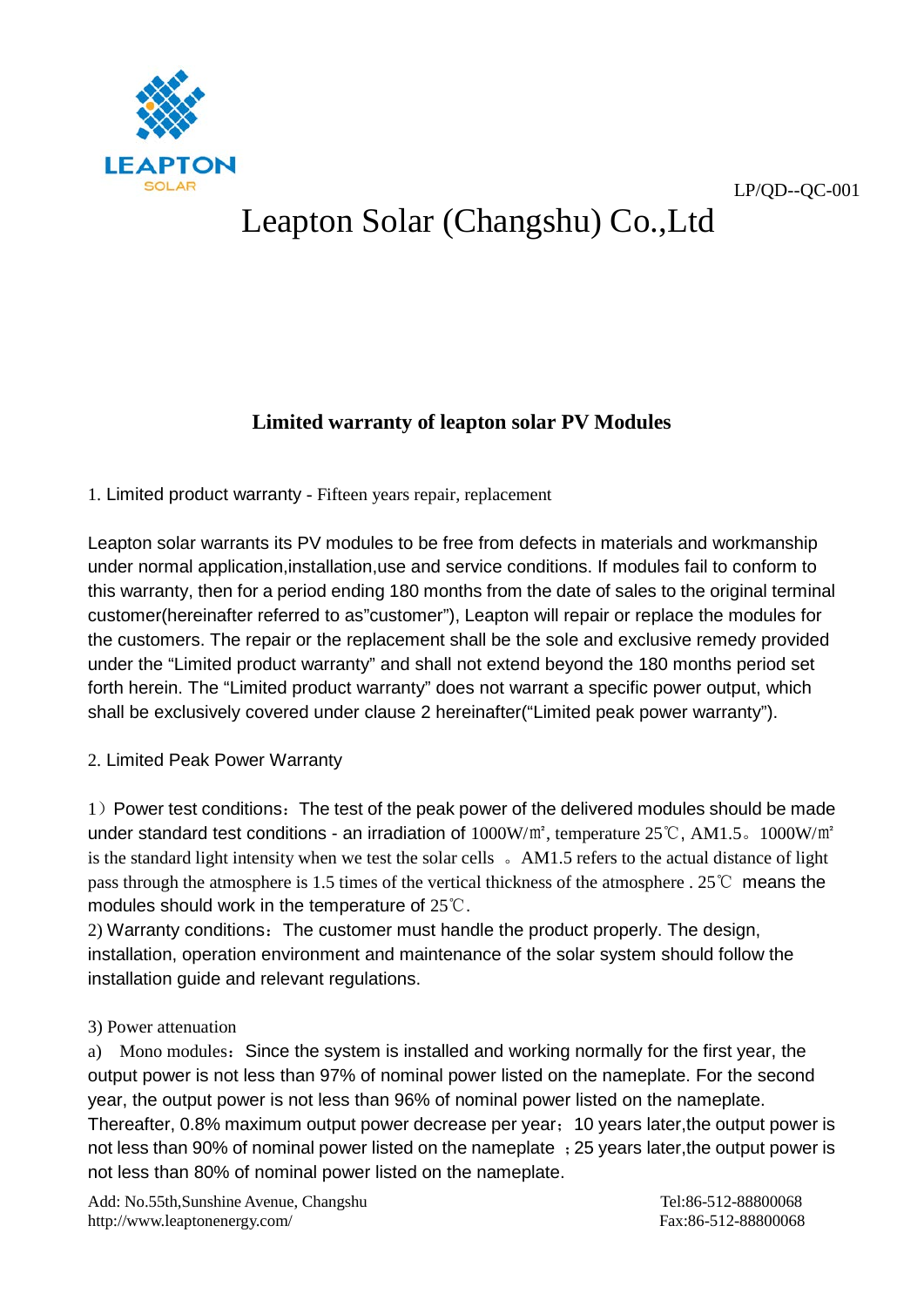

## Leapton Solar (Changshu) Co.,Ltd

b) Poly modules: Since the system is installed and working normally for the first year, the output power is not less than 97.5% of nominal power listed on the nameplate. For the second year, the output power is not less than 96.5% of nominal power listed on the nameplate. Thereafter, 0.8% maximum output power decrease per year;10 years later,the output power is not less than 90% of nominal power listed on the nameplate ;25 years later,the output power is not less than 80% of nominal power listed on the nameplate.

3.Exclusions and Limitations

A. In any event, all warranty claims must be received within the applicable warranty period for this warranty to be effective.

B. The "Limited Product Warranty" and the "Limited Peak Power Warranty" do not apply to any MODULES which have been subjected to:

- Misuse, abuse, vandalism, neglect or accident;

- Alteration, improper installation or application;

- Non-observance of Leapton Solar's installation manual or maintenance instructions;

- Repair or modifications by someone other than an approved service technician of Leapton Solar;

- Power failure surges, lightning, flood, fire, accidental breakage, improper connections resulting in hazardous reverse current or other events outside Leapton Solar's control.

C.Both "Limited Product Warranty" and "Limited Peak Power Warranty" do not cover any costs associated with transportation, installation, removal or re-installation for return of the modules.

D.When the module is used in a non-grounded foundation environment, the Limited Peak Power Warranty for the PV module shall be within 15 years as specified in Article 2. E.Warranty claims will not be honored if the type or serial number of the MODULES have been altered, removed or made illegible.

4.Limitation of Warranty Scope

This "limited warranty for pv modules" as set forth herein is expressly in lieu of and excludes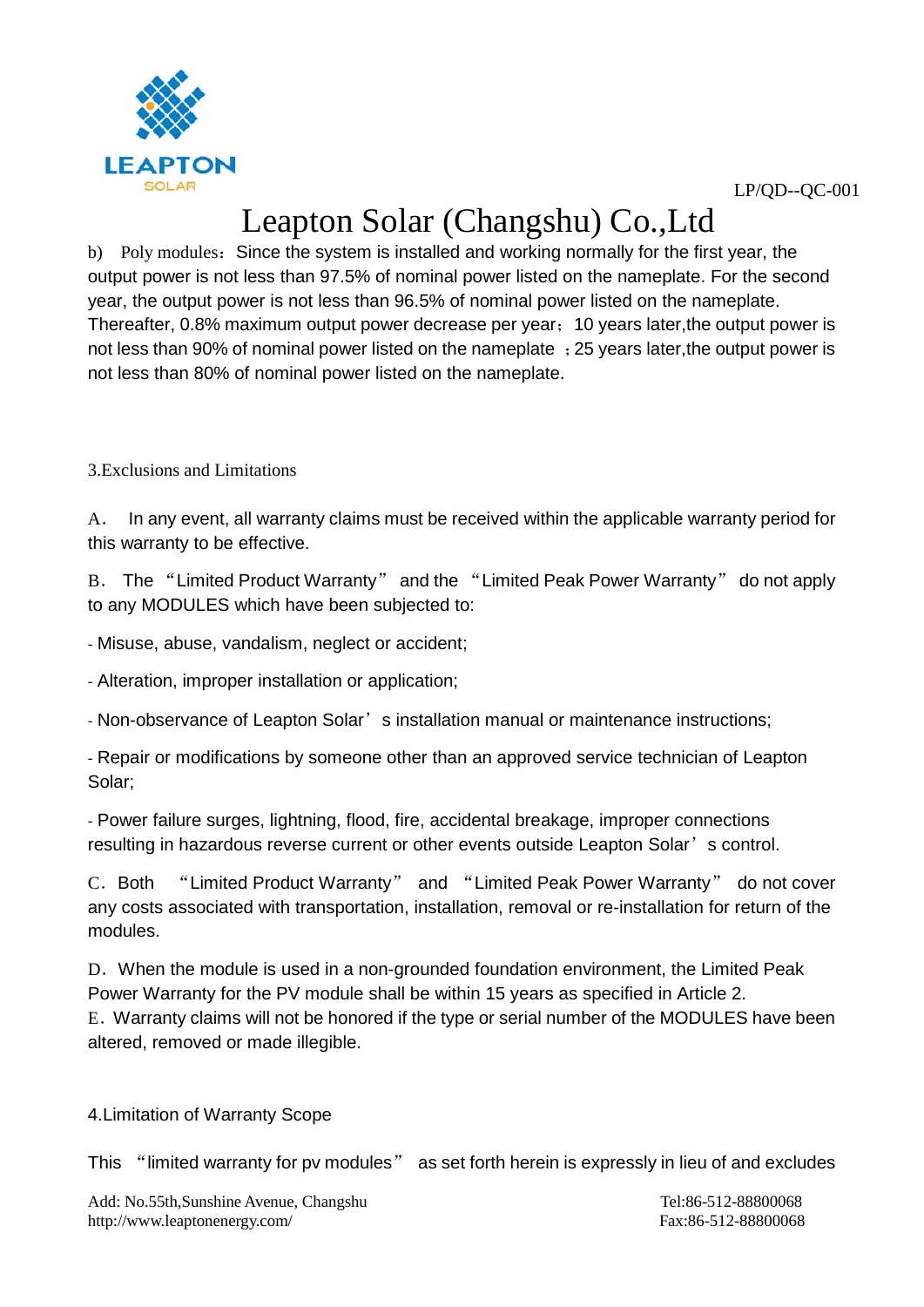

# Leapton Solar (Changshu) Co.,Ltd

all other express or implied warranties, including but not limited to warranties of merchantability and of fitness for particular purpose, use, or application, and all other obligations or liabilities on the part of Leapton solar, unless such other obligations or liabilities are expressly agreed to in writing signed and approved by Leapton solar. Leapton Solar shall have no responsibility or liability whatsoever for damage or injury to persons or property, or for other loss or injury resulting from any cause whatsoever arising out of or related to the modules, including, without limitation, any defects in the modules, or from use or installation. Under no circumstances shall Leapton Solar be liable for incidental, consequential or special damages, howsoever caused. Loss of use, loss of profits, loss of production, and loss of revenues are specifically and without limitation excluded. Leapton Solar´s aggregate liability, if any, in damages or otherwise, shall not exceed the invoice value as paid by the customer, for the single unit of module.

### 5.Obtaining Warranty Performance

If the customer has a justified claim covered by this "Limited Warranty of PV Modules", an immediate notification shall be filed in writing to (a) the vendor or (b) Leapton Solar's authorized distribution partner, who supplied affected modules, or (c) Leapton Solar office. Together with the notification, the customer should enclose the evidence of the date on which the modules have been purchased. If applicable, the vendor or distributor will give advice on the processing of the claim. If more assistance is required, the customer may request guidance from Leapton Solar in writing. The return of any modules will not be accepted unless prior written authorization has been given by Leapton Solar.

### 6. Disputes

In any form, in the event of a dispute that has occurred for more than one year, the customer shall not make any dispute regarding this limited warranty.

### 7. Various

The repair or replacement of the modules or the supply of additional modules, does not cause the beginning of new warranty terms, nor shall the original terms of this "Limited Warranty of PV Modules" be extended. Any replaced modules shall become the property of Leapton Solar for their disposal. Leapton Solar has the right to deliver another type (different in size, color, shape and/or power) in case Leapton Solar has discontinued producing the replaced modules at the time of the claim.

Add: No.55th,Sunshine Avenue, Changshu Tel:86-512-88800068 http://www.leaptonenergy.com/ Fax:86-512-88800068 If the customer purchased module is not listed in "Limited Warranty of PV Modules", customer